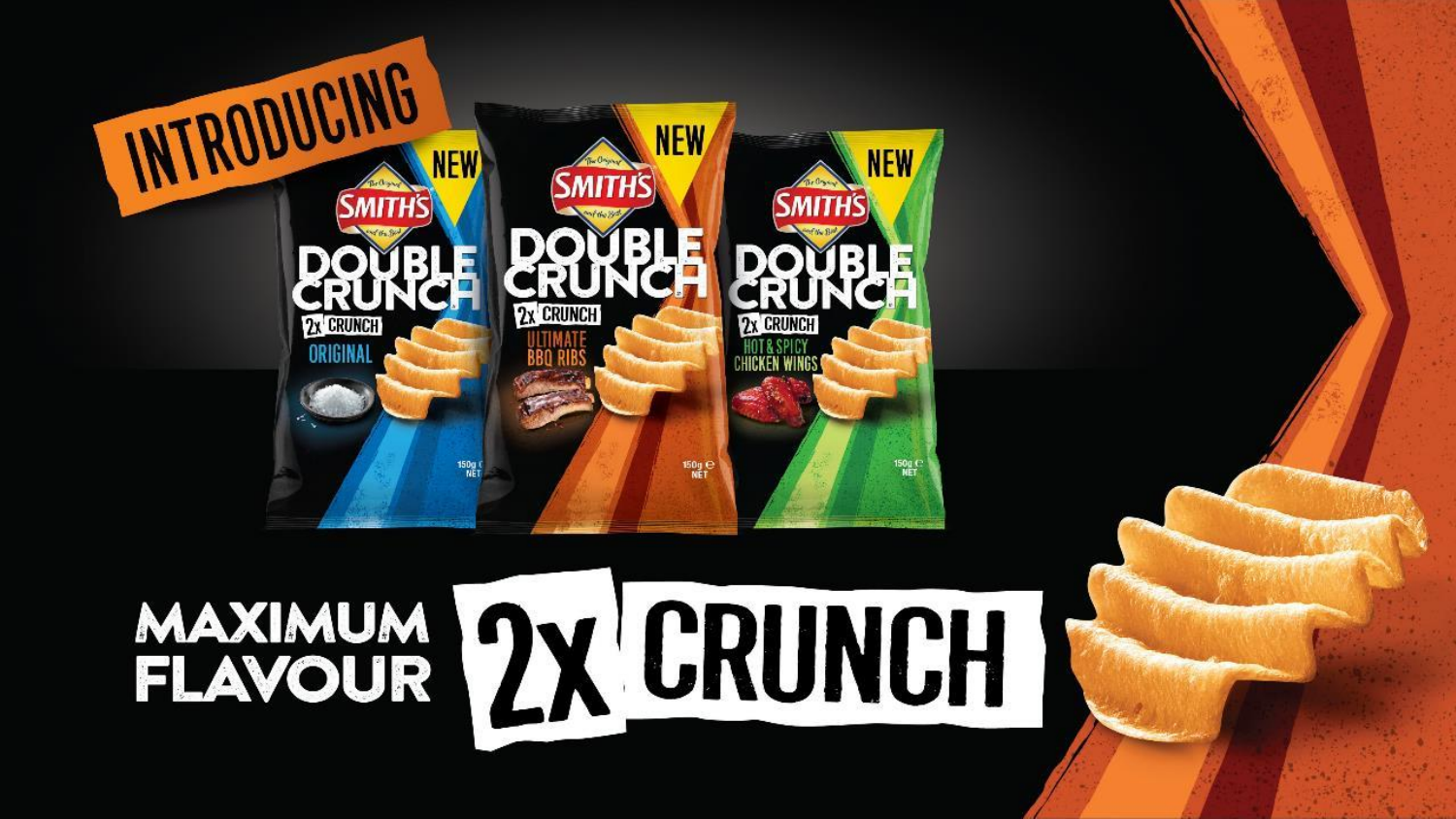# **A NEW kind of Chip…**